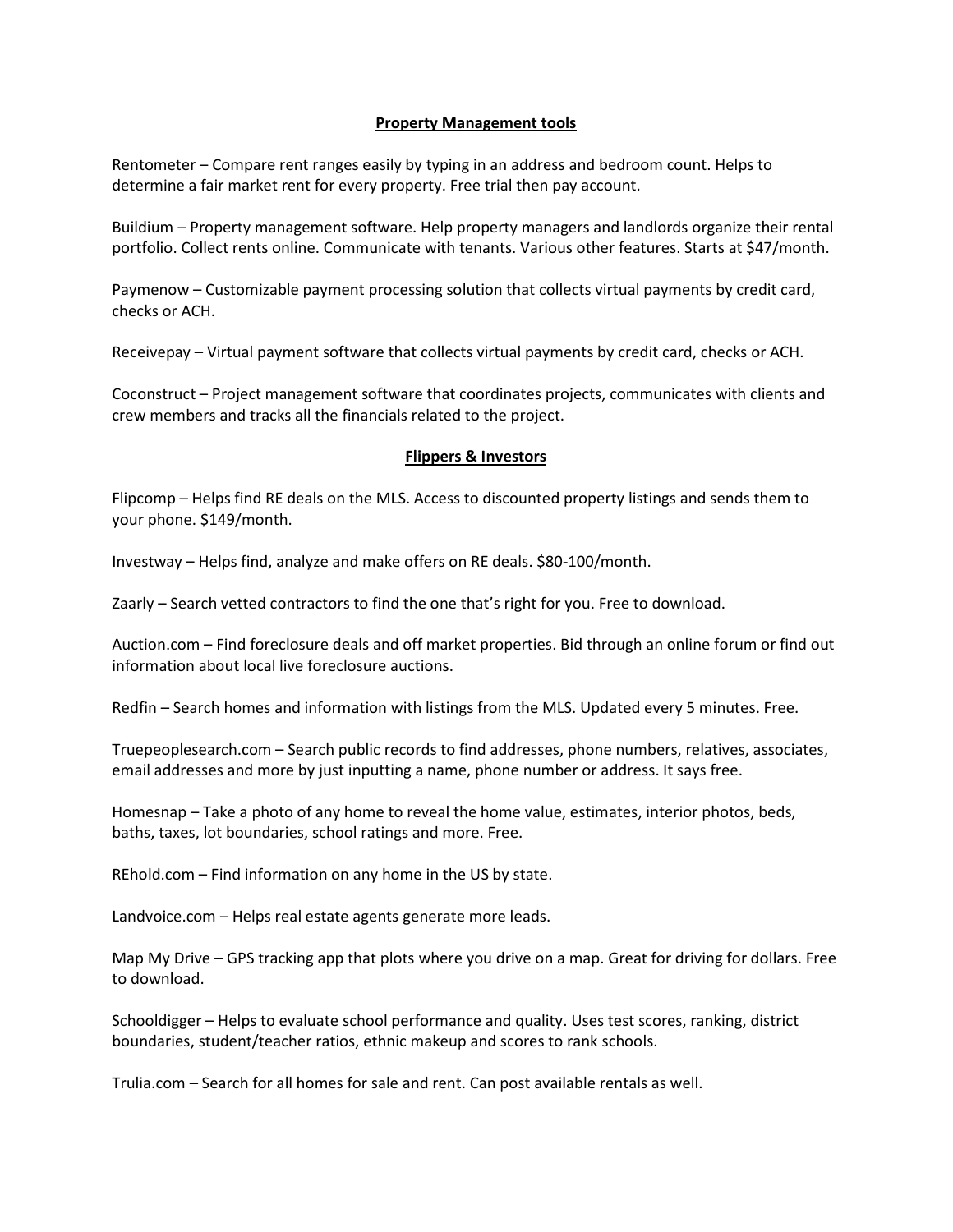Equator.com – Property search website with up to date listings and a comprehensive database. Also, includes workflow management software.

Foreclosure.com – Foreclosed property search for all areas. Search by city, state and zip code.

Homepath.com – Search for Fannie Mae properties. Tabs for homebuyers, investors and real estate professionals.

## Creativity. Social Media

Videoleap – Create and edit videos. Free to download. In app purchases.

Wordswag – Turns words and phrases into beautiful text designs. Free to download. In app purchases.

Fiverr – Get connected to freelancers and entrepreneurs to help you grow your business. A wide range of services offered. Free to download

Podio – Run projects and collaborate with team members from anywhere. Take content with you wherever you go. Free.

Pixabay – Free images and royalty free stock. All videos and images are copyright free making them safe to use without asking permission.

Altos Research – Data collection website that helps track, trend and forecast the RE market.

Venmo – Application that securely sends and receives money from friends and other contacts. Free to download.

Thinkrealty.com – Central investor resource that includes news and articles, education, events, podcasts, videos, tips and industry trends.

# Research Tools

Landglide – Explore maps of the US to find property owners and parcel information such as acreage, boundaries, market value, land use code and where the property is located. Free for 7 days. Then \$9.99/month or \$99.99/year.

Vinelink – Provides information for custody status changes and criminal case information. Individuals can sign up and be notified by phone, text or email.

Crimereports – Contain's the nation's largest collection of law enforcement agencies data. Can search by state, name, region or zip code.

Kcscout.com – Search road conditions and closures.

Peoplefinders.com – Fast and accurate people search. Records include contact information, criminal histories, property records, relatives and reverse phone numbers.